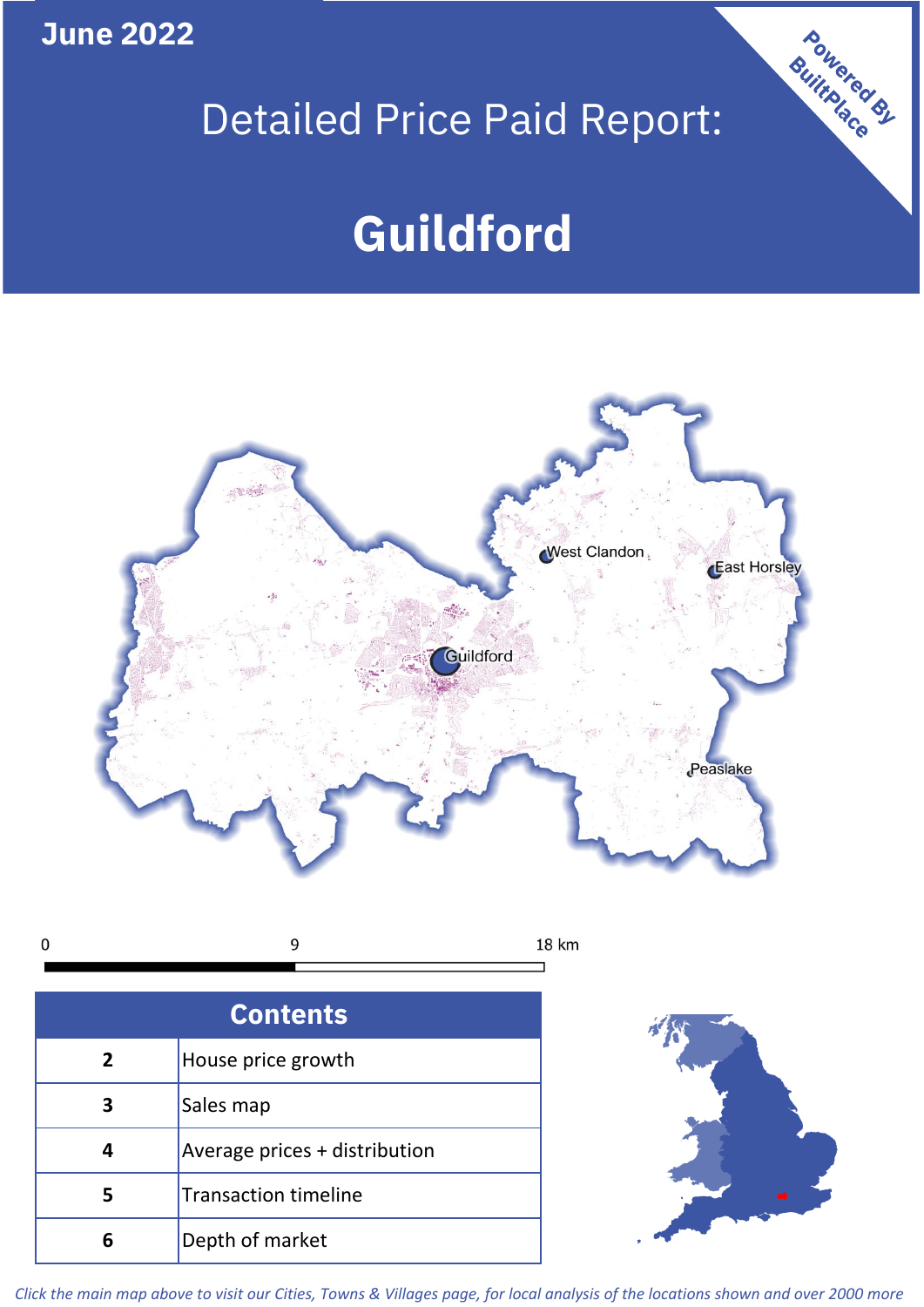#### **Headline Data**

|                     | <b>Current level</b> | 3 month | <b>Annual</b> | 5 year | 10 year |
|---------------------|----------------------|---------|---------------|--------|---------|
| <b>House prices</b> | £514,811             | 1.6%    | 8.0%          | 16.9%  | 62.3%   |
| <b>Transactions</b> | 2,318                | $-9.6%$ | 31.6%         | 12.3%  | 16.9%   |

#### **House Price Growth (April 2022 data)**

#### *Annual Change in House Prices*



House prices in Guildford grew by 8.0% in the 12 months to April 2022 (based on 3-month smoothed data). By comparison national house prices grew by 10.7% and prices in the South East grew by 11.5% over the same period.

Guildford house prices are now 59.8% above their previous peak in 2007, compared to +60.7% for the South East and +52.9% across England.



#### *Year-To-Date Change in House Prices, December to April*

Local prices have grown by 1.8% in 2022 so far, compared to growth of 1.6% over the same period last year.

#### *Source: OS OpenData; UK House Price Index (Contains HM Land Registry data © Crown copyright)*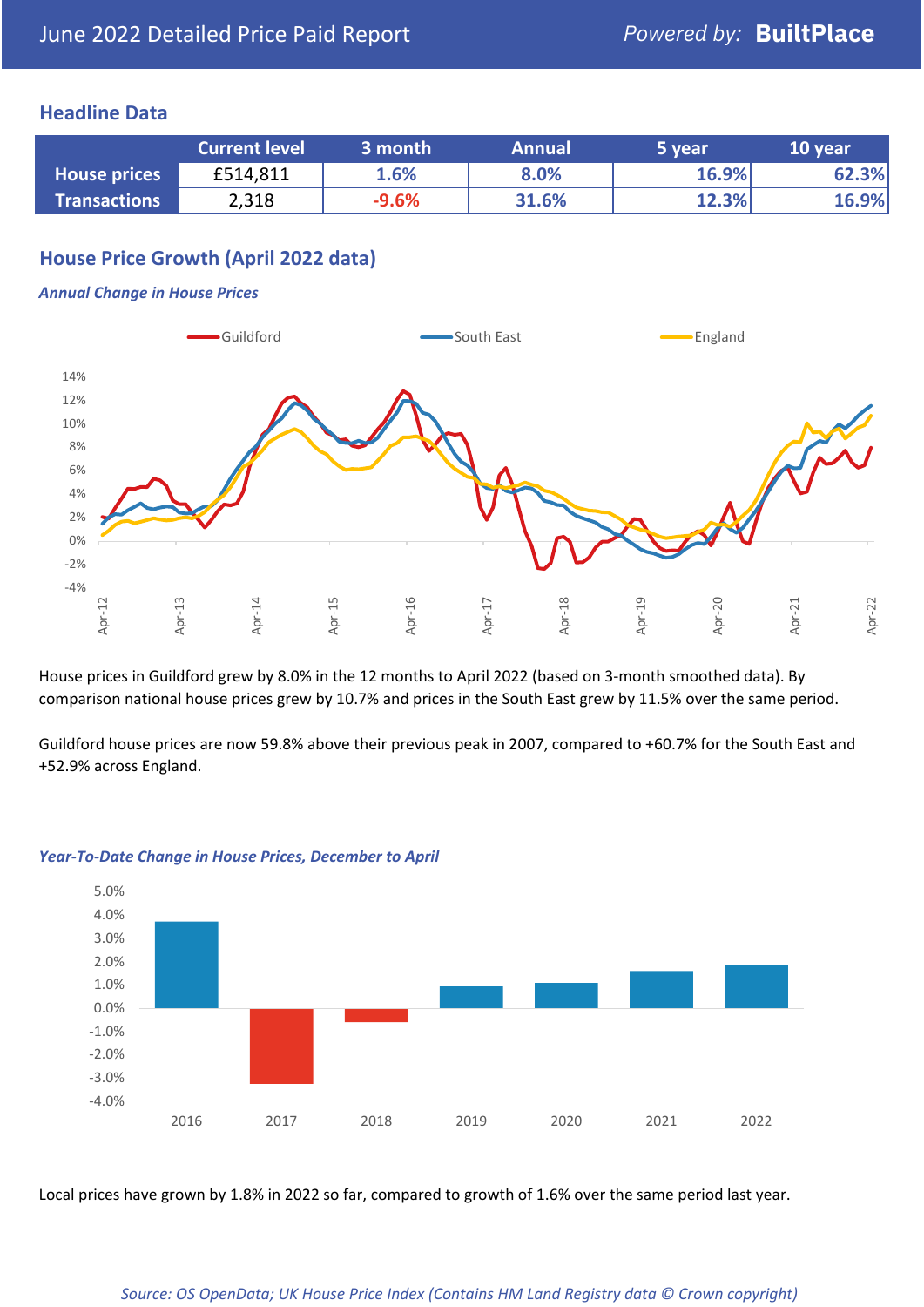### **House Price Map**

*12 months to April 2022*



*Each point is one postcode, coloured by the average value relative to all sales in this local authority (price bands are LA-specific quintiles).*

### **Map Key**

| Min      | <b>Max</b> |                            |
|----------|------------|----------------------------|
| Up to    | £318,000   | 1st quintile / lowest 20%  |
| £318,000 | £412,000   | 2nd quintile               |
| £412,000 | £533,000   | 3rd quintile               |
| £533,000 | £772,000   | 4th quintile               |
| £772,000 | and over   | 5th quintile / highest 20% |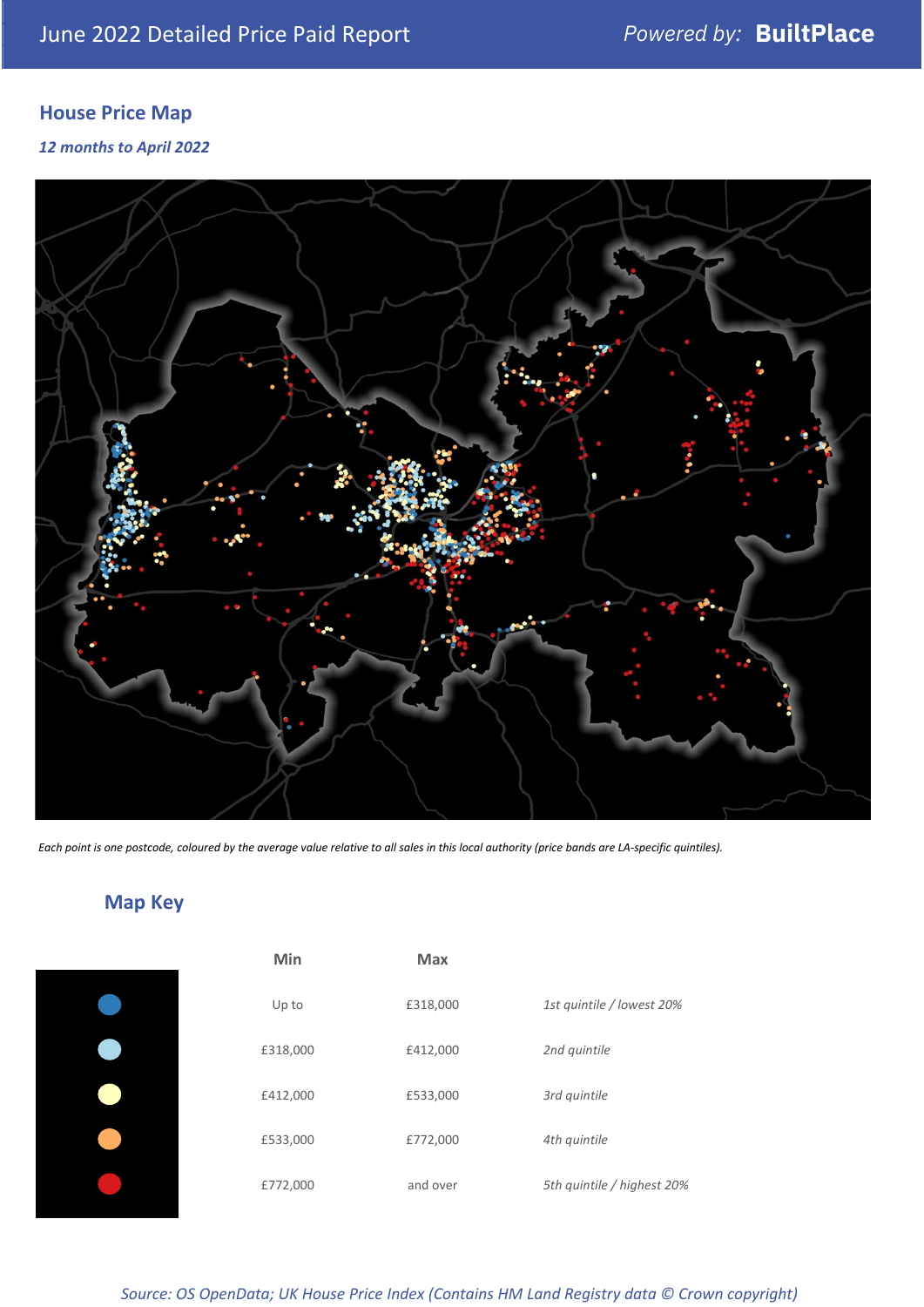#### **Average House Price by Property Type**

#### *12 months to April 2022*



|                 | <b>New</b>           | <b>Second hand</b> |  |  |
|-----------------|----------------------|--------------------|--|--|
| <b>Flat</b>     | £472,357             | £287,459           |  |  |
| <b>Terraced</b> | No recorded<br>sales | £432,234           |  |  |
| Semi-detached   | £536,304             | £515,797           |  |  |
| <b>Detached</b> | £661,602             | £999,083           |  |  |

#### **House Price Distribution by Year**

*All properties, by price band and calendar year (2020 = year to date)*

|                    | 1997 | 2002 | 2007 | 2012 | 2017 | 2019 | 2020 |
|--------------------|------|------|------|------|------|------|------|
| <b>Under £100k</b> | 53%  | 5%   | 1%   | 2%   | 0%   | 0%   | 1%   |
| £100-200k          | 33%  | 48%  | 18%  | 15%  | 4%   | 3%   | 4%   |
| E200-300k          | 8%   | 26%  | 37%  | 31%  | 16%  | 12%  | 13%  |
| £300-400k          | 3%   | 8%   | 17%  | 20%  | 25%  | 20%  | 20%  |
| £400-500k          | 2%   | 5%   | 9%   | 11%  | 20%  | 20%  | 18%  |
| £500k-1m           | 1%   | 7%   | 14%  | 18%  | 28%  | 34%  | 30%  |
| £1-2m              | 0%   | 1%   | 3%   | 4%   | 6%   | 9%   | 13%  |
| <b>Over £2m</b>    | 0%   | 0%   | 0%   | 1%   | 1%   | 1%   | 2%   |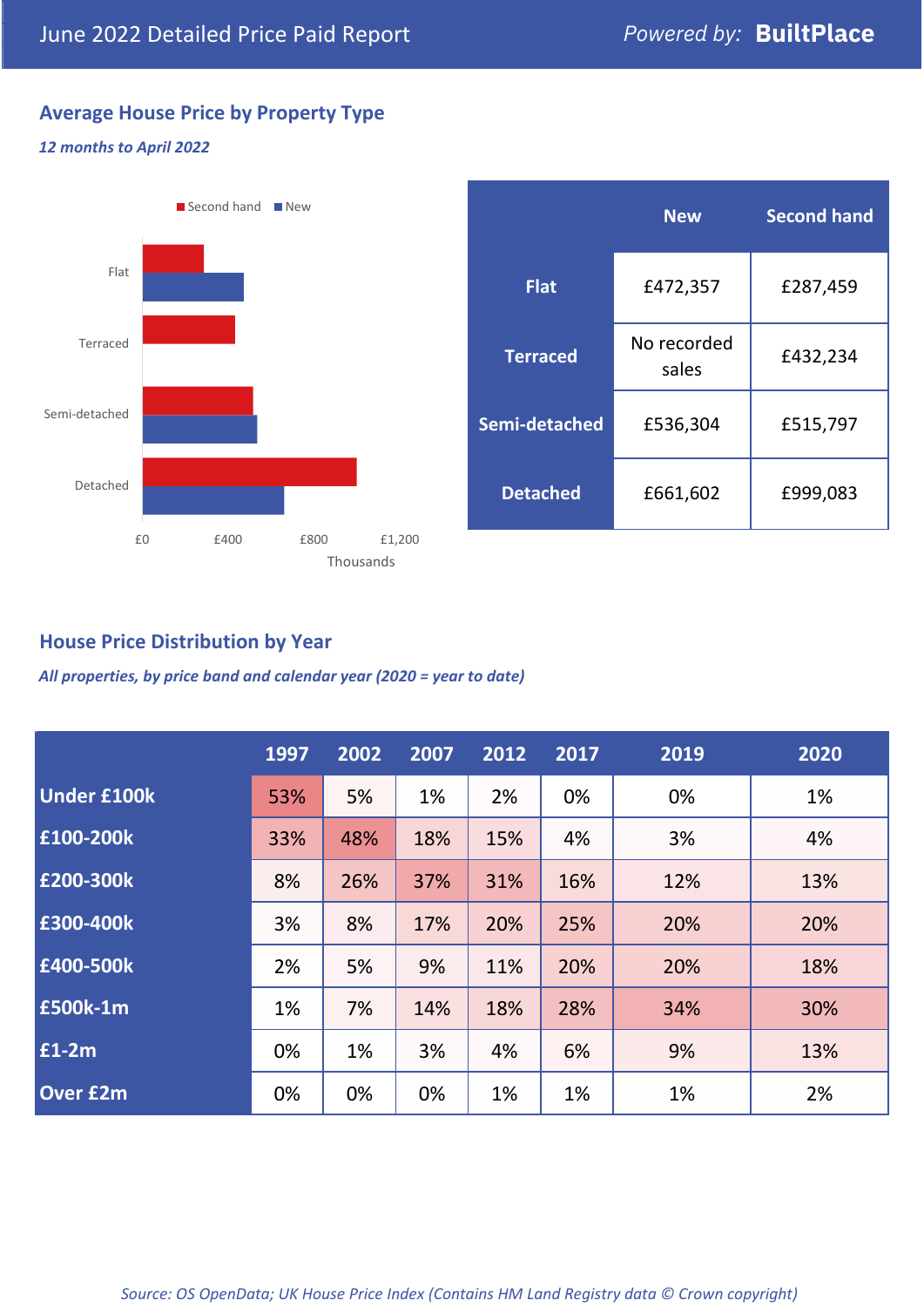#### **Transactions (February 2022 data)**

*Annual Transactions, Indexed (2001-05 average = 100)*



There were 2,318 transactions in Guildford during the 12 months to February 2022. This is 78% of the average from 2001- 05 and suggests activity is below pre-downturn levels.

Transactions in Guildford have fallen by 7.1% since 2014, compared to changes of -9.9% for South East and -7.7% for England.



#### *Cash and New Build Sales as % of Total, by Year*

*Note: The data on this page EXCLUDES transactions identified as transfers under a power of sale/repossessions, buy-to-lets (where they can be identified by a mortgage), and transfers to non-private individuals - i.e. it comprises only Land Registry 'A' data.*